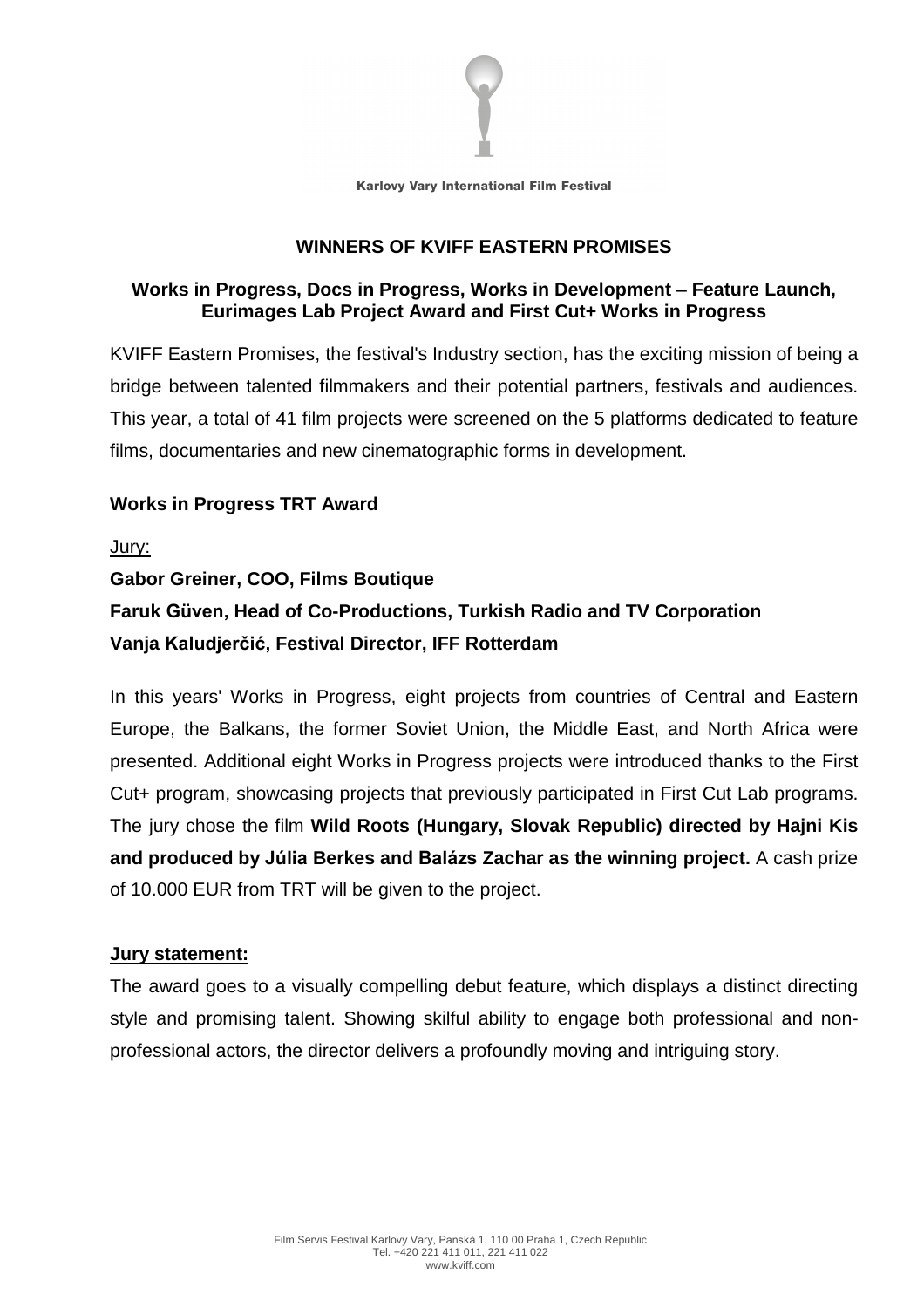

**Works in Progress Post-production Development Award** Jury: **Ivo Marák, Head of Film & TV Services Department, UPP Karel Och, Artistic Director, Karlovy Vary IFF Michaela Patríková, Sound Designer, Soundsquare**

The jury chose the film **The Alleys (Jordan, Qatar, France, Saudi Arabia) directed by Bassel Ghandour and produced by Rula Nasser**. The award consists of post-production services in UPP and Soundsquare.

### **Jury statement:**

The jury has unanimously decided to give the Post-production Development Award to The Alleys by Bassel Ghandour for an exciting promise of a captivating tale in which the writerdirector uses genre film elements to deliver an intriguing look into a society driven by violence.

# **Docs in Progress Award**

Jury:

**Salma Abdalla, Managing Director, Autlook Filmsales Rada Šešić, Festival Programmer, Film Lecturer, Filmmaker Charlotte Cook, Co-Founder and Executive Producer, Field of Vision**

The jury saw the selection of 8 documentaries from Central and Eastern Europe, the Balkans, the former Soviet Union, the Middle East and North Africa. The Docs in Progress Award went to the project **The Lines (Slovak Republic), directed by Barbora Sliepková and produced by Barbara Janišová Feglová**, along with a cash prize in the amount of 5.000 EUR.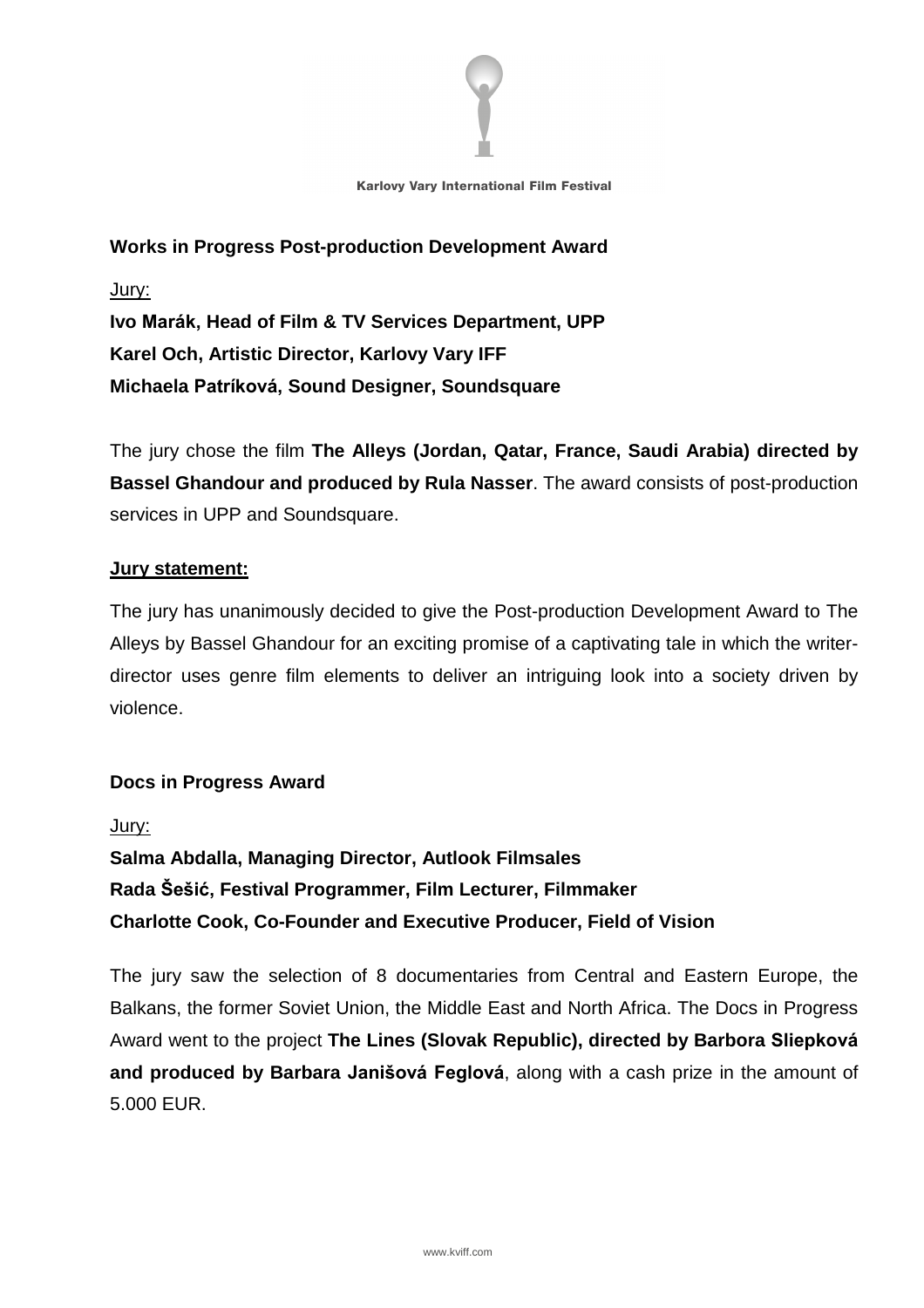

### **Jury statement:**

With a symphonic approach to location, character and aesthetic, and with highly skilful and cinematic and artistic choices, the jury were struck by this strong debut that demonstrates an amazing new filmmaking talent. The jury are awarding the prize to The Lines by Barbora Sliepková.

# **Works in Development - Feature Launch Awards**

### KVIFF & MIDPOINT Development Award Jury:

**Joseph Fahim, Film Critic, International Consultant, Karlovy Vary IFF Danijel Hočevar, Producer, Head of Studies at MIDPOINT Feature Launch Alessandra Pastore, Founder and Manager of LAND-Local, Industry Coordinator at When East Meets West**

On this award, KVIFF has partnered with the Midpoint script and project development program as well as [W](http://www.wemw.it/)hen East [Meets](http://www.wemw.it/) West co-production market and [T](http://www.triestefilmfestival.it/en/)rieste Film [Festival.](http://www.triestefilmfestival.it/en/) Together they showcased nine projects from Central and Eastern Europe that have gone through development within the [Feature](https://www.midpoint-institute.eu/programs/196-midpoint-feature-launch-2020) Launch 2020 program. The jury decided to award the 10.000 EUR cash prize for further development to **Usud (Serbia) directed by Stefan Malešević and produced by Andrijana Sofranić Šućur**.

### **Jury statement:**

The KVIFF & MIDPOINT Development Award goes to an ambitious project of formal and thematic uniqueness; a comic philosophical meditation on destiny, choice, and the burden of being a human in an indifferent world. Brilliant in its conception and precise in its structuring, this highly ambitious project ventures into fresh, untreaded waters in the increasingly obvious cinema of the present.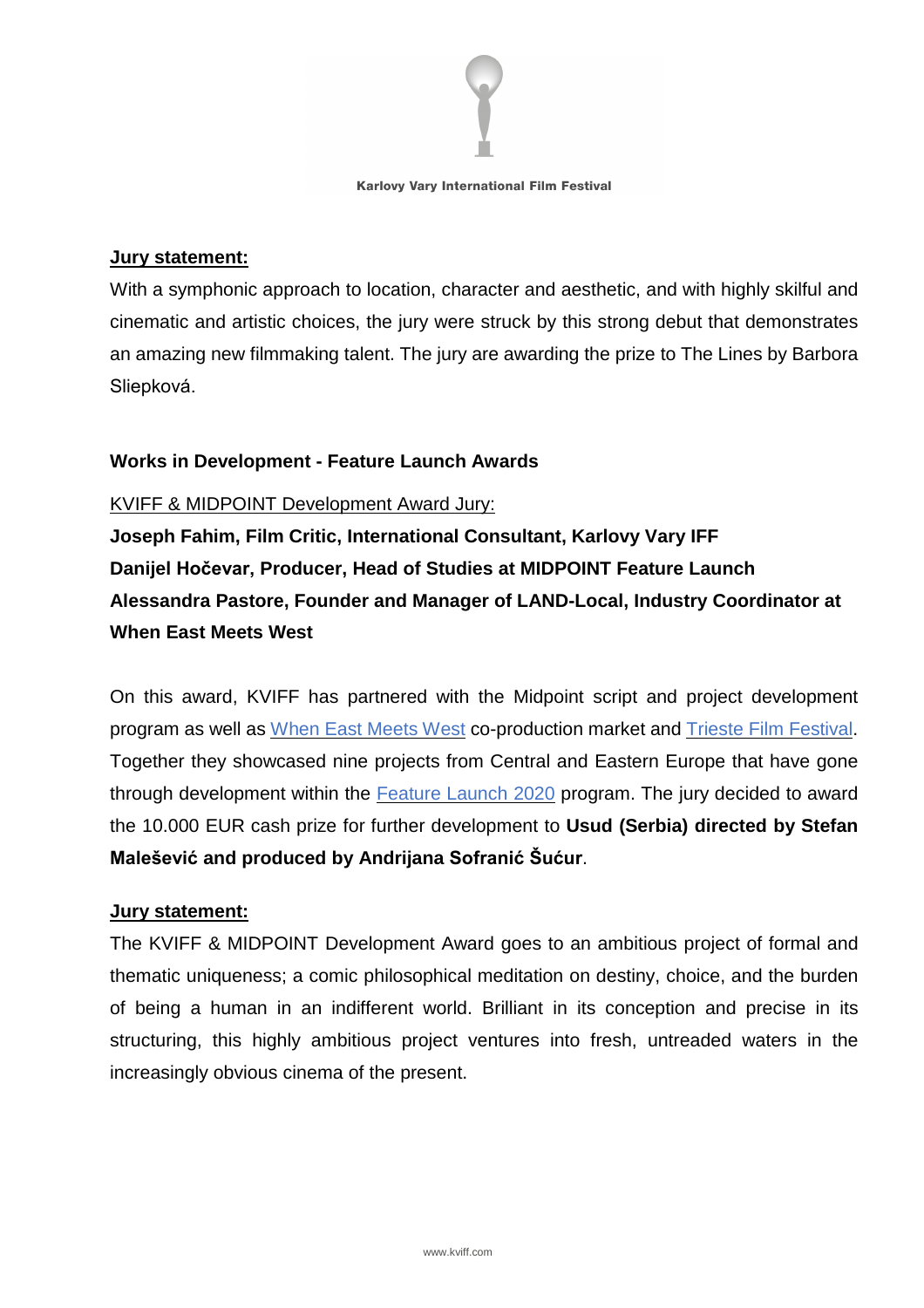

Special Mention went **to Sara's Bungalow (Poland) directed by Julia Rogowska, produced by Krystyna Kantor and written by Małgorzata Piłacińska**.

### **Jury statement:**

This dystopian sci-fi romance is the kind of smart, urgent genre picture we seldom see in the region, and we're confident that the team in charge will deliver an exceptional film that will soon be the talk of the festival world.

# **Connecting Cottbus Award**

The jury consisting of **Marjorie Bendeck** and **Katharina Stumm** awarded the film **Vacuum (Ukraine), directed and written by Yelizaveta Smith and produced by Aleksandra Kostina.**

# **Jury statement:**

Out of a once again incredibly strong selection at Midpoint Feature Launch, we have decided to invite Vacuum from Ukraine to present their project at Connecting Cottbus in November, acknowledging its international potential. Underlined by a visual concept both haunting and reflective, Vacuum suggests that we can discover a missing person's identity in the empty spaces they left behind - and what better medium to pursue this in than cinema.

### **Rotterdam Lab Award**

The jury consisting of **Alessia Acone** and **Mirjam Klootwijk** awarded **Andrijana Sofranić Šućur, the producer of the film Usud (Serbia).**

### **Jury statement:**

Despite the challenges that all these talented professionals are currently dealing with, the presentations of all the projects were very inspiring and our one-on-one meetings were truly engaging.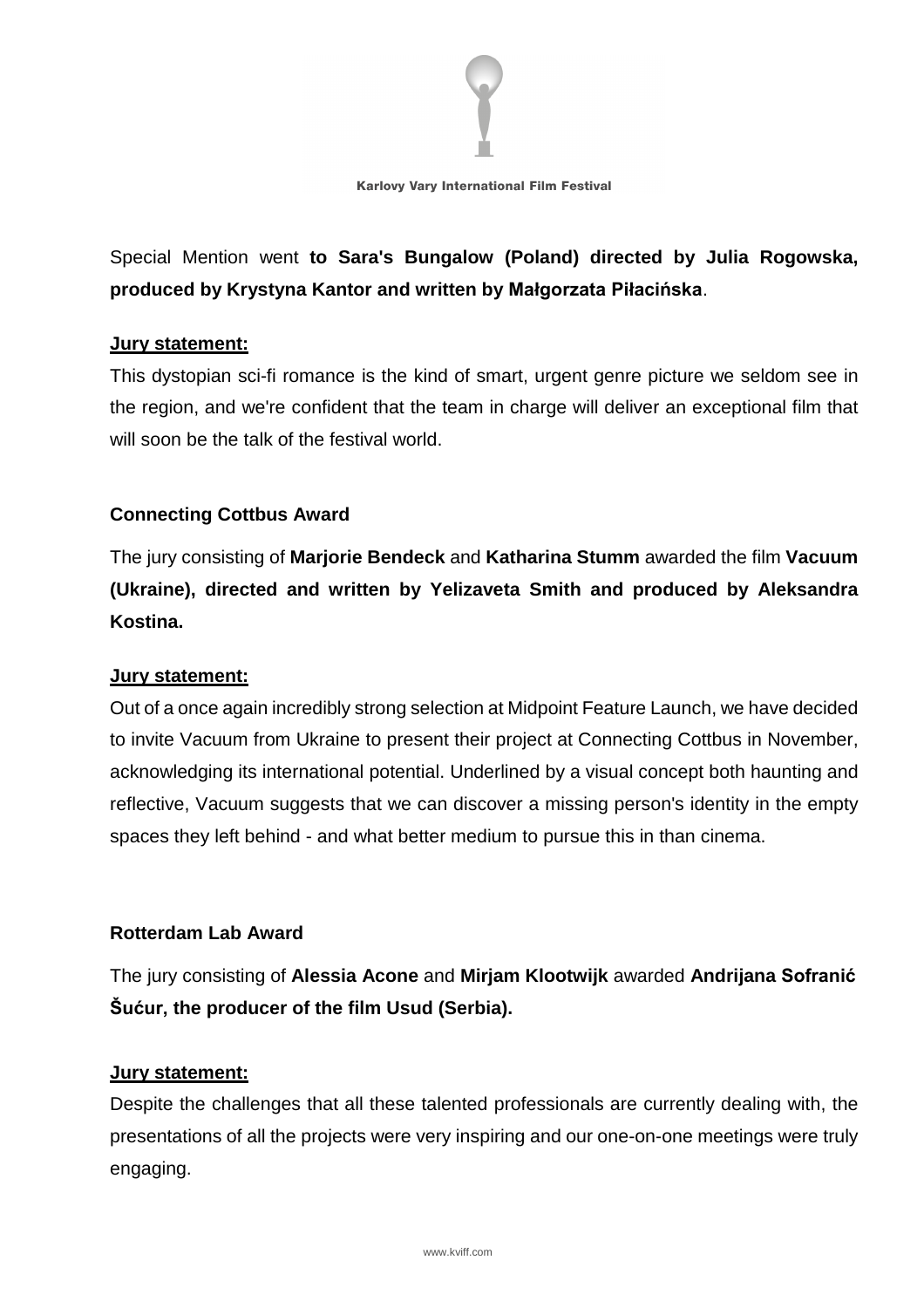

Andrijana, as a strong emerging talent, is the selected producer for the next edition of Rotterdam Lab 2021. She impressed us with her personal drive towards the project, her engagement in an upcoming creative team, and her strong desire to extend her international network.

### **Eurimages Lab Project Award**

Jury: **Els Hendrix, Representative of Eurimages Mark Peranson, Head of Programming, Berlinale Adina Pintilie, Filmmaker, Visual Artist and Curator**

Eight projects in production or post-production stage, each transgressing the borders of traditional filmmaking were showcased during this year's Eurimages Lab Project. The prize in the value of 50.000 EUR went to the winning project **Atlantide (Italy, France), directed by Yuri Ancarani and produced by Marco Alessi.**

### **Jury statement:**

The Eurimages Lab Project Award goes to a project which brings an unsettling yet fascinating vision of a dying world.

Using the metaphor of Atlantis, the director's singular gaze brilliantly synchronises the perspective of teenagers with the sad perspective of a vanishing city. Nevertheless, like contemporary Noah's arks, the motorboats race across the Venetian lagoon, driven by the energy of youth, in a life-affirming view of a possible future.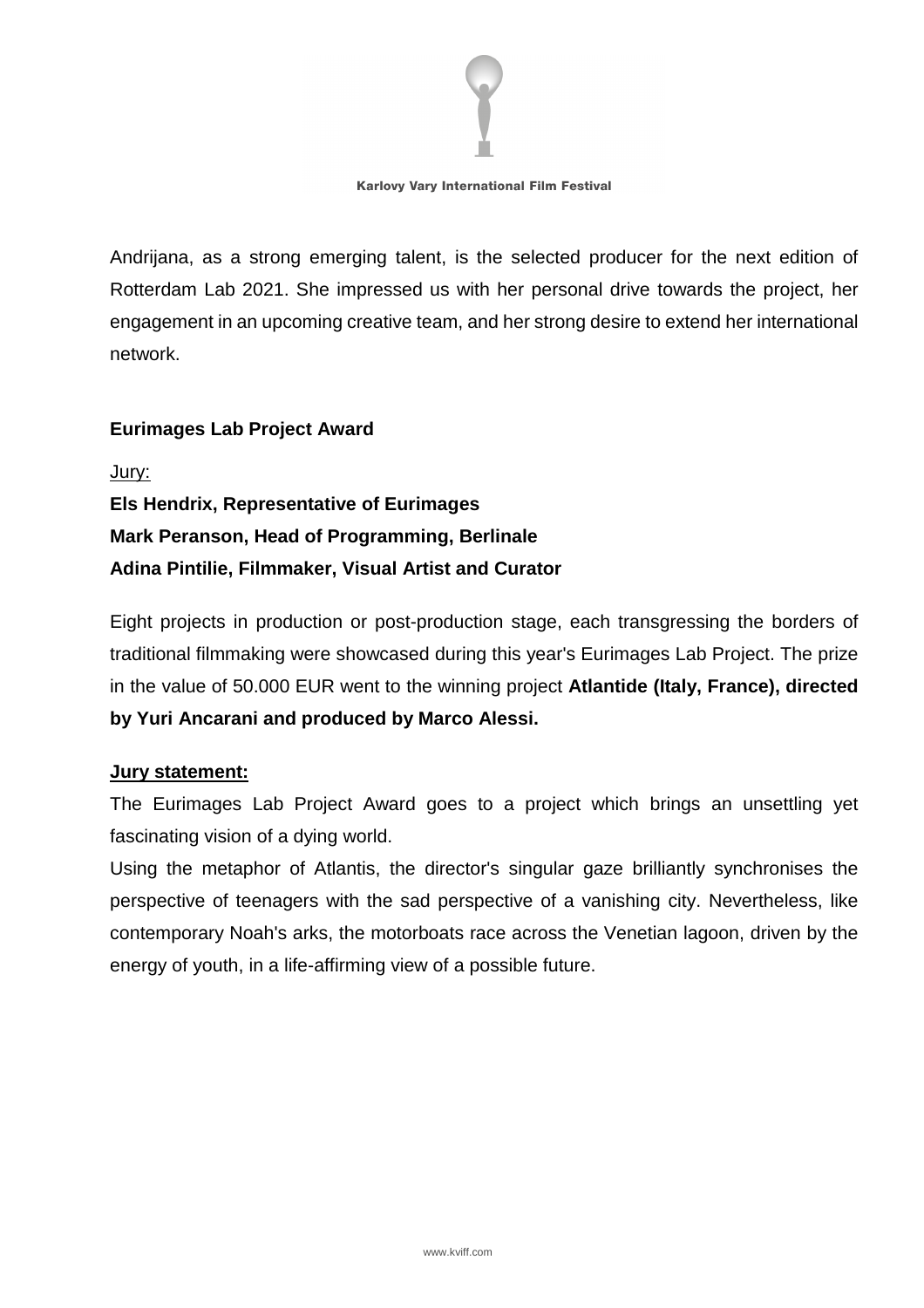

### **More information on the awarded projects:**

### **Wild Roots**

**Countries:** Hungary, Slovak Republic **Directed by:** Hajni Kis **Scriptwriter:** Fanni Szántó, Hajni Kis **Producer:** Júlia Berkes, Balázs Zachar **Camera:** Ákos Nyoszoli **Music:** Oleg Borsos **Cast:** Gusztáv Dietz, Zorka Horváth, Éva Füsti Molnár **Runtime:** 98 min

### Film synopsis

Ex-con Tibor's brute force and savage temper serve him well in his work as a club bouncer, but less so in life. In financial straits and estranged from nearly everyone, Tibor hasn't seen his wild child daughter Niki in seven years. Twelve-year-old Niki lives with her grandparents, and like Tibor, she can't be kept under control. When Niki finds out that Tibor has been released from prison and is working at a local nightclub, she decides to go after him despite her grandparents' strictest warnings. This unexpected reunion may be Tibor's last chance to face his dark past, let the light into his life and face up to the responsibility of becoming a real father.

### **The Alleys**

**Countries:** Jordan, Qatar, France, Saudi Arabia **Directed by:** Bassel Ghandour **Scriptwriter:** Bassel Ghandour **Producer:** Rula Nasser **Camera:** Justin Hamilton **Music:** Nasser Sharaf **Cast:** Emad Muhtaseb, Maisa Abdul Hadi, Monther Rayahneh **Runtime:** 113 min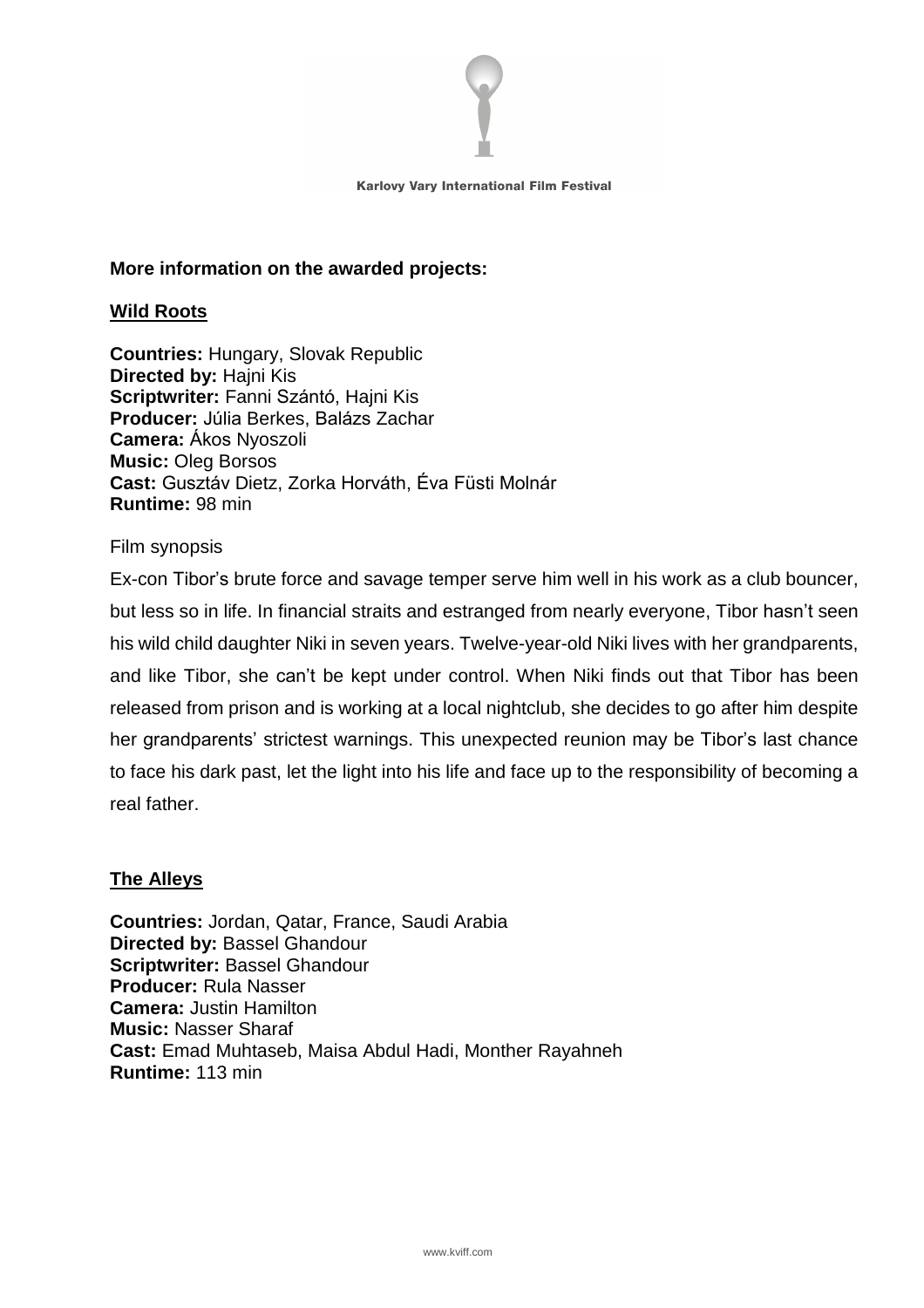

### Film Synopsis

The Alleys tells the story of a gossip-ridden, violent neighbourhood. At its heart is a charming hustler pretending to be a white-collar career man. He is secretly involved in a relationship with an innocent and playful young lady, but their romance is caught on camera by an extortionist and the embarrassing video is sent to her mother. Hoping to avoid public embarrassment, the mother discreetly convinces a gangster to put a stop to it all… but things don't go according to plan and all of their lives collide not just with each other, but with others in the neighbourhood.

# **Atlantide**

**Countries:** Italy, France **Directed by:** Yuri Ancarani **Scriptwriter:** Yuri Ancarani **Producer:** Marco Alessi **Camera:** Yuri Ancarani **Music:** Lorenzo Senni **Runtime:** 85 min

### Film Synopsis

Venice: a city of gondolas, canals and inexorably sinking palaces, where tourists come and locals go. There is a parallel world here where teenagers pimp out their motorboats, customizing them with dazzling LED lights and powerful stereo systems and souping up their engines to a stunning horsepower so they can race across the Lagoon and live out their adolescence freely. And after the usual party on a deserted island, here they are, challenging each other in dangerous illegal races to win girls' hearts, without lights to avoid the police, pointing their bows and wildly heading towards the Serenissima. Daniele, Luca, Alberto, our main characters, will drive us into their summer made by dreams and nightmares of a generation running at full speed.